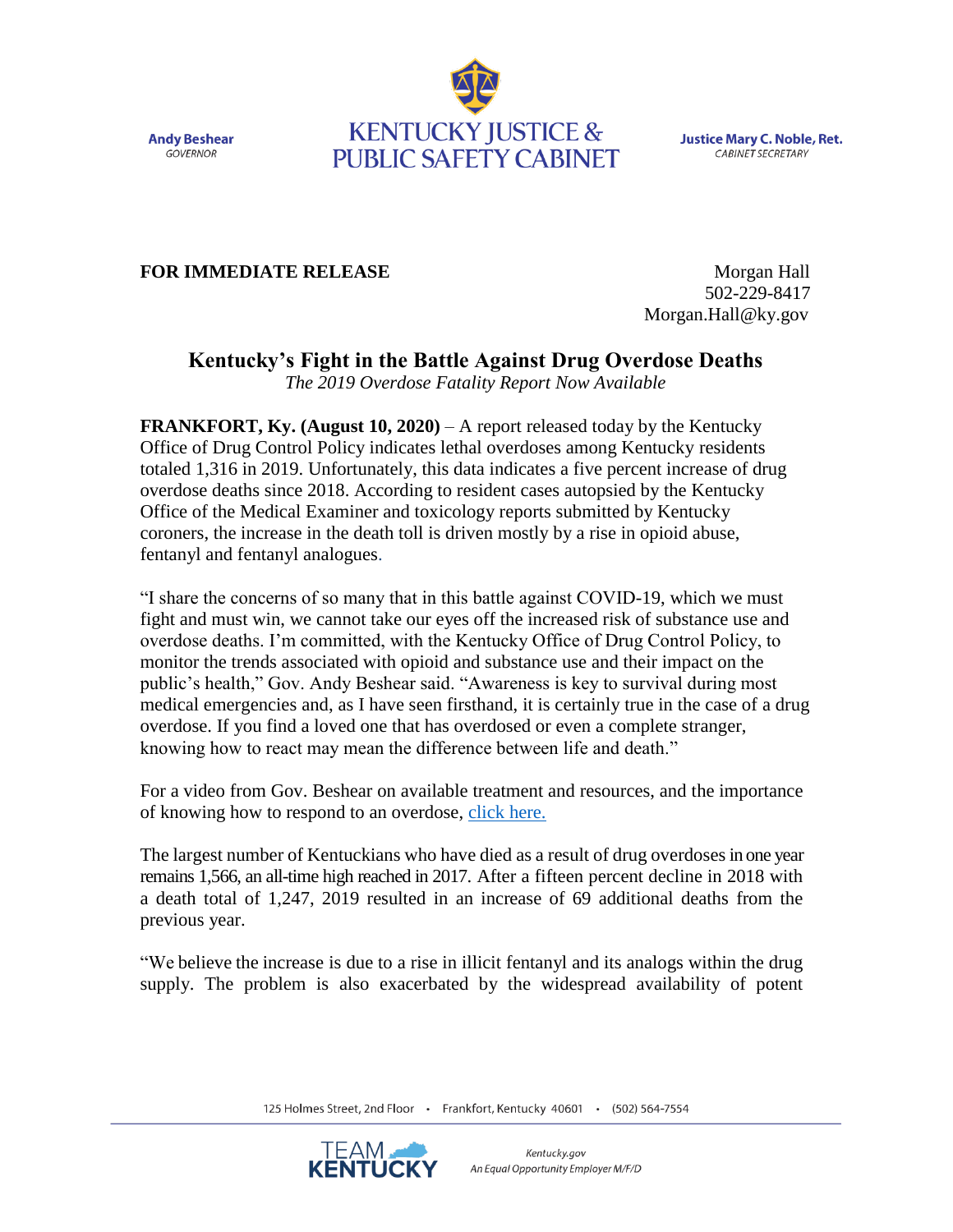inexpensive methamphetamine," said Van Ingram, Executive Director of the Office of Drug Control Policy (ODCP).

## **Providing access to treatment to save lives**

**"**There is no doubt that the nationwide opioid crisis is hitting Kentucky at an alarming rate," said Mary Noble, Secretary of the Justice and Public Safety Cabinet. "Every life saved from substance abuse and opioid death is a life worth fighting for. I commend Governor Beshear on making it a priority to fight the opioid epidemic and ask for continued support at both the federal and state levels, as it is needed now more than ever."

OCDP remains committed to changing the way substance abuse is handled in Kentucky, reducing the problem and making the Commonwealth a model for other states. ODCP has joined forces with a variety of organizations; such as, prevention/education, treatment and law enforcement in a united effort to confront this epidemic.

"As our state plans for the future, the success of our initiatives depends on the involvement and support of grassroots coalitions, local and state agencies, as well as community and faith-based organizations throughout Kentucky," said Ingram.

ODCP has continued to work diligently with several agencies throughout the Commonwealth to increase the distribution of naloxone to those fighting an addiction. To access naloxone or for more resources on how to respond to an overdose, [click here.](odcp.ky.gov)

In 2017, the Justice and Public Safety Cabinet partnered with Operation UNITE to create the KY Help Call Center, which provides information on treatment options and open slots among treatment providers. Those with a substance use disorder – or their friends or family members – may call 1-833-8KY-HELP (1-833- 859-4357) and speak one-on-one to a specialist who will connect them with treatment as quickly as possible.

In 2018, Kentucky State Police launched the Angel Initiative, which continues to be a vital resource today. Anyone suffering from a substance use disorder can visit a KSP post and be paired with a local officer who will assist with locating an appropriate treatment program.

ODCP also joined with the Kentucky Injury Prevention and Research Center (KIPRC) at the University of Kentucky College of Public Health, the Cabinet for Health and Family Services and the Justice and Public Safety to create [www.findhelpnowky.org,](http://www.findhelpnowky.org/) which is funded by the Centers for Disease Control and Prevention (CDC). The website provides a vital link for Kentucky health care providers, court officials, families and individuals seeking options for substance abuse treatment and recovery. It offers real-time information about available space

125 Holmes Street, 2nd Floor · Frankfort, Kentucky 40601 · (502) 564-7554